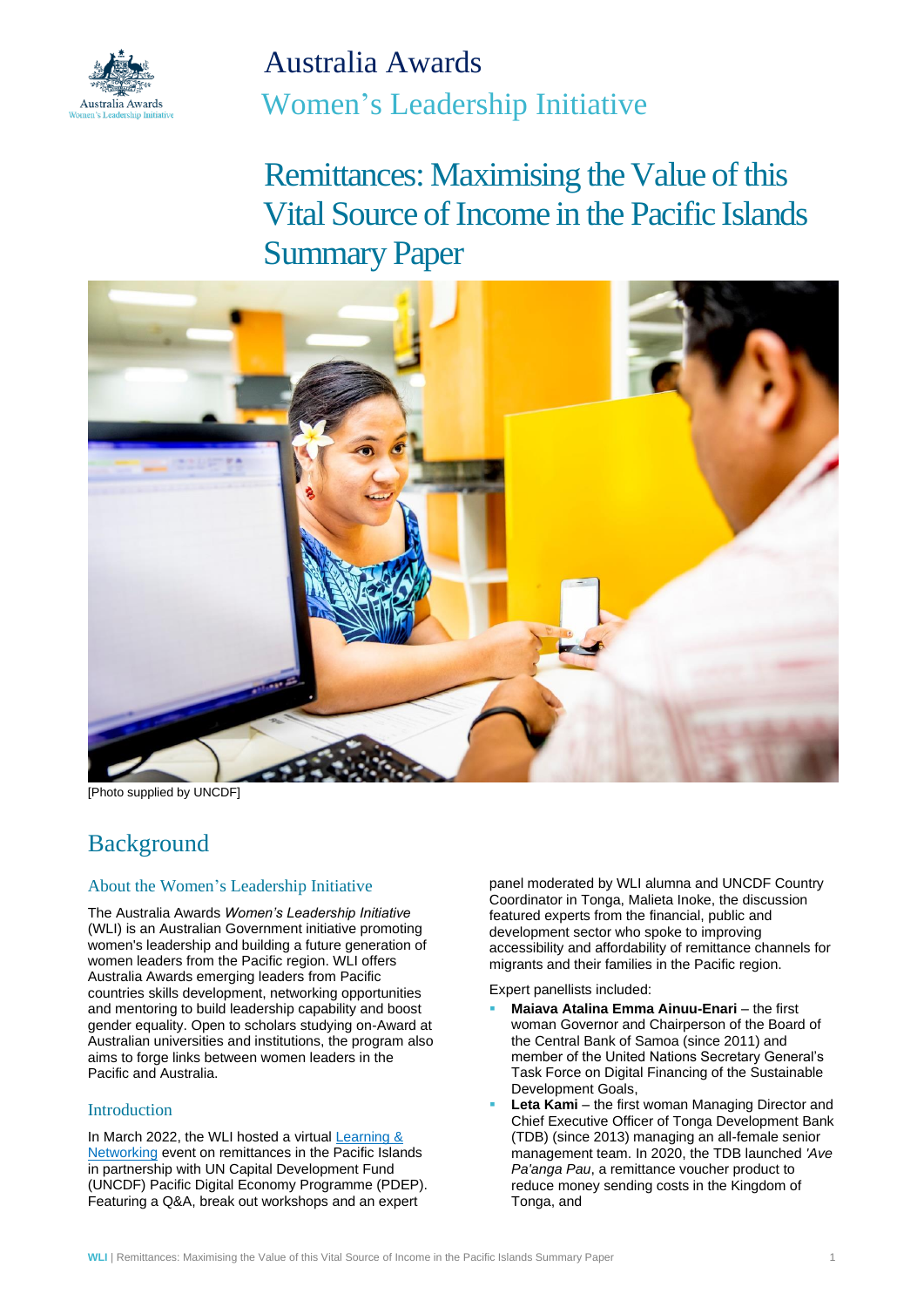**Sevu Waga** – Pacific Adviser to Cultural Pulse supporting the Empowering Migrants through Pacific Remittances program funded by Australia and New Zealand Governments.

#### **Key info & statistics**

According to expert panellists:

- Remittances are among the world's most important financial flows. They are projected to exceed USD 470 billion by 2021 in the world's low- and middleincome countries. This is greater than foreign direct investment, and substantially greater than overseas development assistance.
- Individual remittance payments from migrants back home may be of relatively small value, but they are vitally important to developing countries, particularly in the Pacific Island small states.
- Tonga and Samoa were ranked the first and tenth top recipients of remittances in 2021.
- In Fiji, before the pandemic, remittances were the second largest source of foreign exchange after tourism.
- As a percentage of gross domestic product (GDP), remittances were estimated by the World Bank in 2021 to be equivalent to 44% in Tonga, 21% in Samoa and 9.4% overall to Pacific Island small states. This is the highest of any geographic region.
- In Tonga, approximately 70% of remittances are being sent by men, while women make up 80% of recipients.
- In Tonga, 80% of the adult population have access to mobile phones but only 10% use mobile money services.
- The bulk of remittances sent to the Pacific come from Australia, New Zealand and the United States.

"In Tonga, 80 per cent of the adult population have access to mobile phones but only 10 per cent use mobile money services, suggesting limited knowledge of service and costs involved in sending money." – Malieta Inoke

According to results of a financial knowledge and behaviours survey conducted by Send Money Pacific with 300 Pacific Islanders who used remittance channels:

- The two most likely remittance recipients were female family members.
- Respondents could name an average of 2.3 remittance providers unprompted.
- 82% send money digitally from their bank accounts/debit cards.
- 78% received remittances in cash.
- 66% indicated that they only use one remittance company.
- 46% of respondence had not compared remittance providers.
- Respondents identified a cheaper service (43%), a more reliable service (24%) and a faster service (24%) as reasons they would switch remittance providers.
- 88% of respondents used Facebook to communicate with remittance senders about family needs.
- 16% were able to identify the full cost of sending remittances, with women less likely than men to do so.

Overall, women showed less remittance literacy than men despite being more likely to be in charge of finances.

#### **Challenges**

While the barriers and challenges associated with sending and receiving remittances in the Pacific Islands vary, they ultimately impact the most negatively on families who are reliant on this vital source of income. Barriers and challenges to maximising the value of remittances in the Pacific Islands include:

**The cost of sending remittances in the Pacific is among the highest in the world.** The average cost to transfer AU\$200 to the Pacific is 9.3%, exceeding the global average cost of 6.3%. Remittance companies can also charge high fees, which are difficult to identify when customers' financial literacy is low.

**De-risking (or de-banking) threatens remittance companies from operating and drives financial exclusion**. A changing international regulatory landscape and increasing compliance requirements mean that many financial institutions are withdrawing or restricting banking services for remittance providers in the Pacific Islands. Often, because the perceived risks and costs associated with compliance outweigh the potential profits made from facilitating remittances. This reduces the remittance options for Pacific Islanders by stifling competition and driving costs up. Further, it excludes communities from formal finance while increasing their reliance on riskier informal financial services.

**"**The fight is more for the non-bank entities or money transfer operators, as they face challenges of being delisted or de-banked. About 80 to 85 per cent of remittances to Samoa are sent through money transfer operators, so the de-banking or the closure of money transfer operators' bank accounts with commercial banks in New Zealand and Australia is a real concern for us." – Maiava Atalina Emma Ainuu-Enari

**Compliance requirements can't be met by people without access to identification.** In order to meet Know Your Customer (KYC) and other requirements needed to receive remittances (and open formal bank accounts), recipients must possess appropriate personal identification documents, which is not always accessible, especially for people who live in rural areas.

**Financial literacy is generally low.** According to a survey conducted by Send Money Pacific on Pacific Islanders' reported remittance knowledge and behaviours, a generally low level of financial literacy was indicated. Of the approximately 300 people surveyed, only 16% were able to identify the full cost of sending remittances, with women less likely than men to do so. Overall, Pacific women demonstrated lower levels of remittance literacy than men, despite being more likely to be in charge of finances.

**Work in the informal sector is a barrier to financial inclusion.** Because income streams in the informal sector are irregular and often not recorded, it becomes even harder for individuals to meet formal banking requirements. This is especially the case for women, who disproportionately make up the informal sector.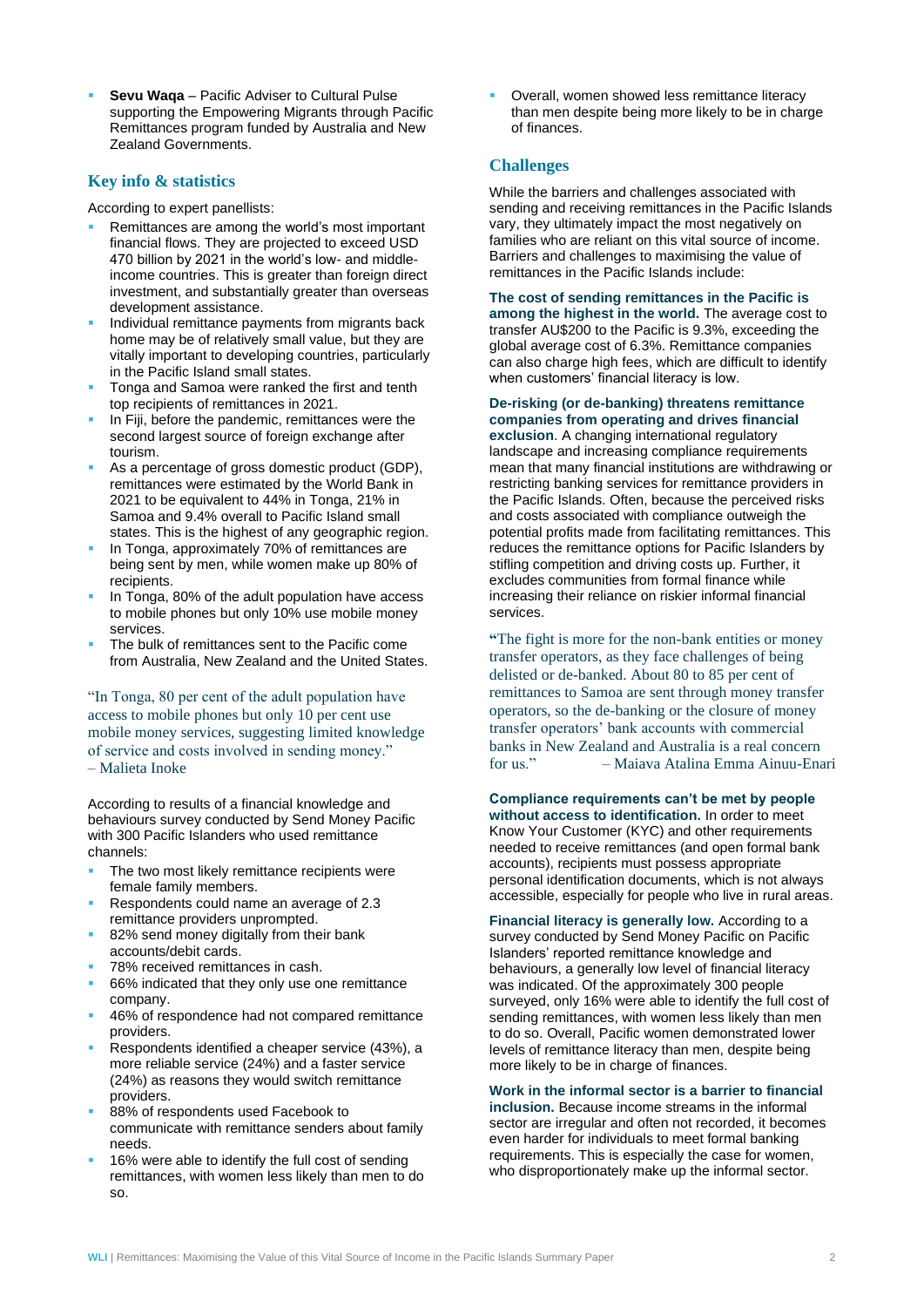"In every country except Samoa, there are high rates of people in the informal banking system, but also even higher rates of women without access to the formal financial system. That leaves them less able to borrow reasonable amounts, take on loans and credit in order to productively invest in themselves and their betterment across every aspect of life… and that reflects gender norms, the roles women are able to play, the education they're able to access and everything that goes into that. The high rates of women and men, but mostly women, in the informal economy is also a barrier to financial inclusion. Or at least, until we get more bank products that suit the needs of less reliable less regular income streams, it's going to be difficult to convince people to go to the effort it takes to open a bank account, which can take a long, long time because of the requirements." – Event Attendee

#### **Other challenges**

- Natural disasters can stop the flow of internet- and cellular-reliant remittances.
- In Tonga, a lack of anti-competition laws makes it hard for smaller firms to enter the market.

#### **Actions & Opportunities**

Ultimately, actions taken to increase Pacific Islanders' access to formal financial services and facilitate a conducive business environment for service providers will help to increase access to, and lower the cost of, sending remittances in the region. Other actions and opportunities highlighted by panellists include:

#### **Setting Sustainable Development Goals (SDGs) drives momentum to reduce remittance costs.** As the high cost of sending remittances affects so many of

the world's economies, international groups such as the United Nations General Assembly can (and have) set development targets that encourage government. community and private sectors to support solutions.

"Having recognised the important role remittances play in Pacific, the international community has now set a Sustainable Development Goal to reduce the remittances cost to 3% by 2030; an ambitious target, but we'd like to see how the market responds." – Malieta Inoke

**Establishing innovative compliance methods can help bank the 'unbanked'.** Know Your Customer (KYC) and other compliance measures that require remittance senders and recipients to hold identification (which is out of reach for many Pacific Islanders living rurally and without birth records), and the cost of the compliance process have been flagged as major barriers for remittance service providers. At the regional level, the Central Bank of Samoa is collaborating with other central banks (including Australia and New Zealand) in a regional project that aims to sustain remittances by supporting banks and MTOs to further strengthen their KYC arrangements, processes, and AMLCFT programs by using digital customer due diligence and risk mitigation capabilities. The Samoan Government is also rolling out a national digital identification program to help serve customers and money transfer operators.

"It is our hope that the automation of customer due diligence requirements will reduce the cost of compliance and thereby lower the cost of remittances from Australia and New Zealand to the Pacific corridor" - Maiava Atalina Emma Ainuu-Enari

Developing innovative digital remittance channels (e.g., Mobile Money) can help increase the flow of remittances, even during times of crisis and disaster. Panellists reflect that the experience of COVID-19 has contributed to the rise of innovative digital remittance channels and the uptake of mobile money among Pacific Islanders. More innovations, however, are needed to ensure funds can continue to be sent and received when internet and cellular connectivity is down, for example due to a natural disaster. Looking at satellite technologies is one way to circumnavigate this potential problem.

"As guardians of the financial system we recognise that innovation, and specifically new ways of making payments, could also provide a cheap, secure, convenient option to send remittances. Allowing such innovation into our financial ecosystem following an assessment of those initiatives is one way the Central Bank is facilitating the flow of remittances. … There is a clear and strong pick up in remittances sent via electronic platforms, that includes for example, Digicell mobile money, KlickEx and the likes." – Maiava Atalina Emma Ainuu-Enari

#### **Case study: Tonga Development Bank launches**  *['Ave Pa'anga Pau](https://www.tdb.to/ave-paanga-pau.html)*

*'Ave Pa'anga Pau* is a low-cost online remittance voucher product founded by the Tonga Development Bank operating in the Australia New-Zealand corridor. Unlike traditional carriers, it doesn't charge a fee and bank-to-bank transfers are easily facilitated online and compliant with regulations. According to TDB CEO Leta Kami, "It took two years to get off the ground and it wasn't easy. Thankfully we had the IFC technical assistance, a really awesome committed team at TDB, an amazing *'Ave Pa'anga Pau* manager and the support from the Australian and New Zealand Governments. We wouldn't have been able to do it if it wasn't for all that help". Being Tongan owned and run, profits remain in the local economy and Australian and New Zealand dollars are used to support local businesses. The product is "unique because it not only banks the unbanked, but people are actually saving money with the bank product we have, and it's fulfilling their dreams because they can invest and save and put children in school and so forth. … For those who want to replicate it, if Tonga can do it, you can too," adds Leta.

**Promoting women's financial inclusion and literacy will help to maximise the value of remittances.** As women (often female family members) are the most likely to receive remittances and drive the financial decision-making in Pacific households, developing programs and policies to increase their financial literacy is vital. This includes empowering women to compare the true cost of sending remittances between providers